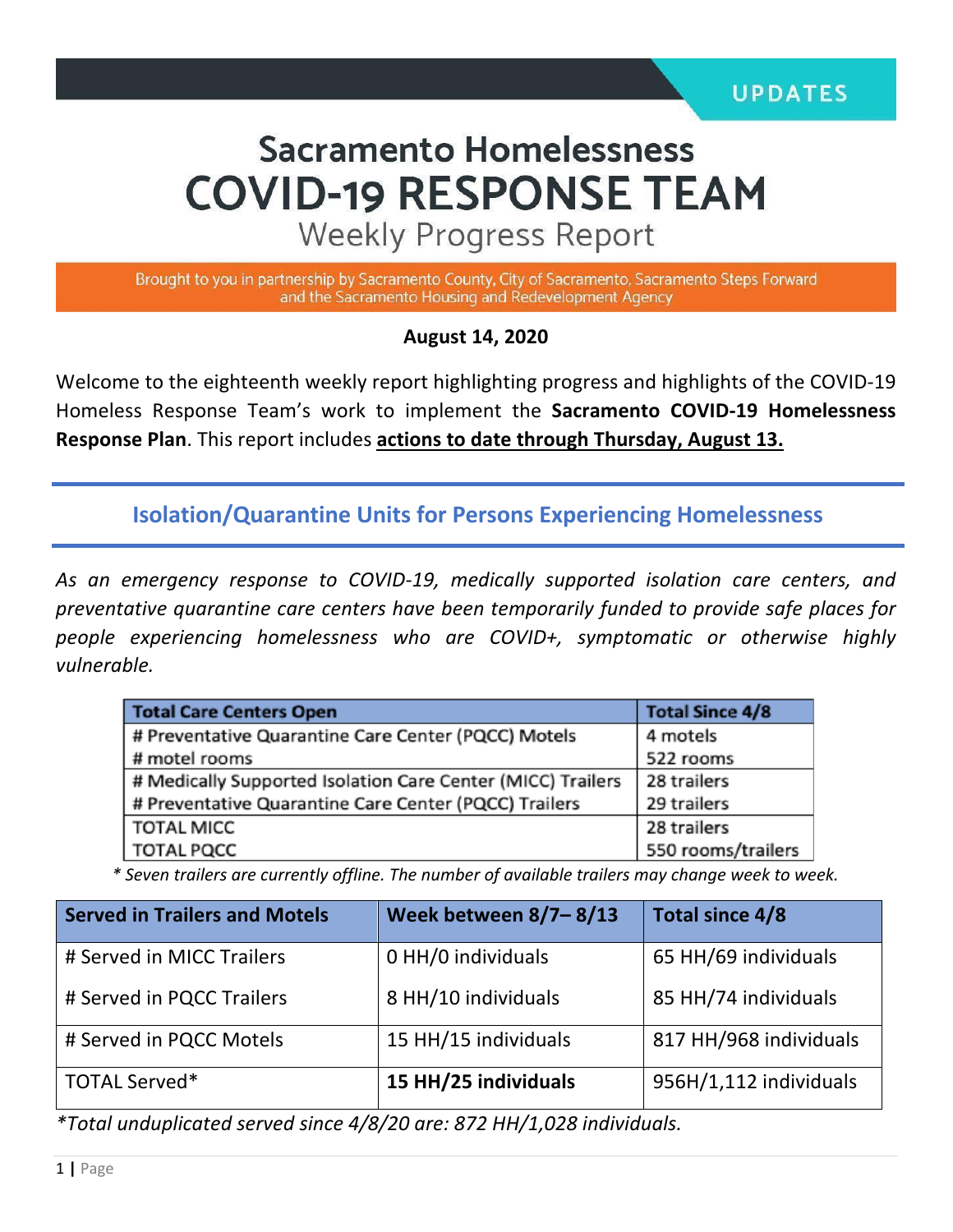- Registered Nurses and Medical Assistants COVID-19 Medical Assistance and Supply Team (CMAST) are stationed at the MICC-trailers and PQCC-motels to provide onsite support to guests 5-days per week.
- Designated referral partners who are referring into the program include hospitals, Federally Qualified Health Clinics (FQHCs), outreach teams, correctional health, emergency shelters, law enforcement and other homeless service providers.

## **Ensuring Safety and Health for Persons Living Outdoors**

 *This strategy is focused around providing coordinated support to people who are unsheltered to remain safely in place per CDC guidance to slow the spread of COVID-19.*

| <b>Sanitation Stations</b>  | <b>Total since 4/8</b> |
|-----------------------------|------------------------|
| <b>Handwashing Stations</b> | 58                     |
| <b>Toilets</b>              | 52                     |
| Locations                   |                        |

*\*Placement of stations is dynamic, and equipment may be moved*

| <b>Encampment Activities</b>             | <b>Week between</b><br>$8/7 - 8/13$ | Total since 4/8 |
|------------------------------------------|-------------------------------------|-----------------|
| # Meals served through Loaves and Fishes | 1,000                               | 17,400          |
| # Meals served by Sacramento Covered     | n/a                                 | 14,800          |
| # Meals served by volunteer groups*      | n/a                                 | 16,251          |
| # Meals served by Solomon's/YMCA         | 2,000                               | 6,000           |

| <b>Encampments and Outreach</b>                | Total |
|------------------------------------------------|-------|
| # Designated Outreach Navigators               | 37    |
| # Encampments Identified with 20+ individuals  | Δ4    |
| # Encampments Identified with < 20 individuals | 47    |
| <b>TOTAL Encampments Identified</b>            | ጸና    |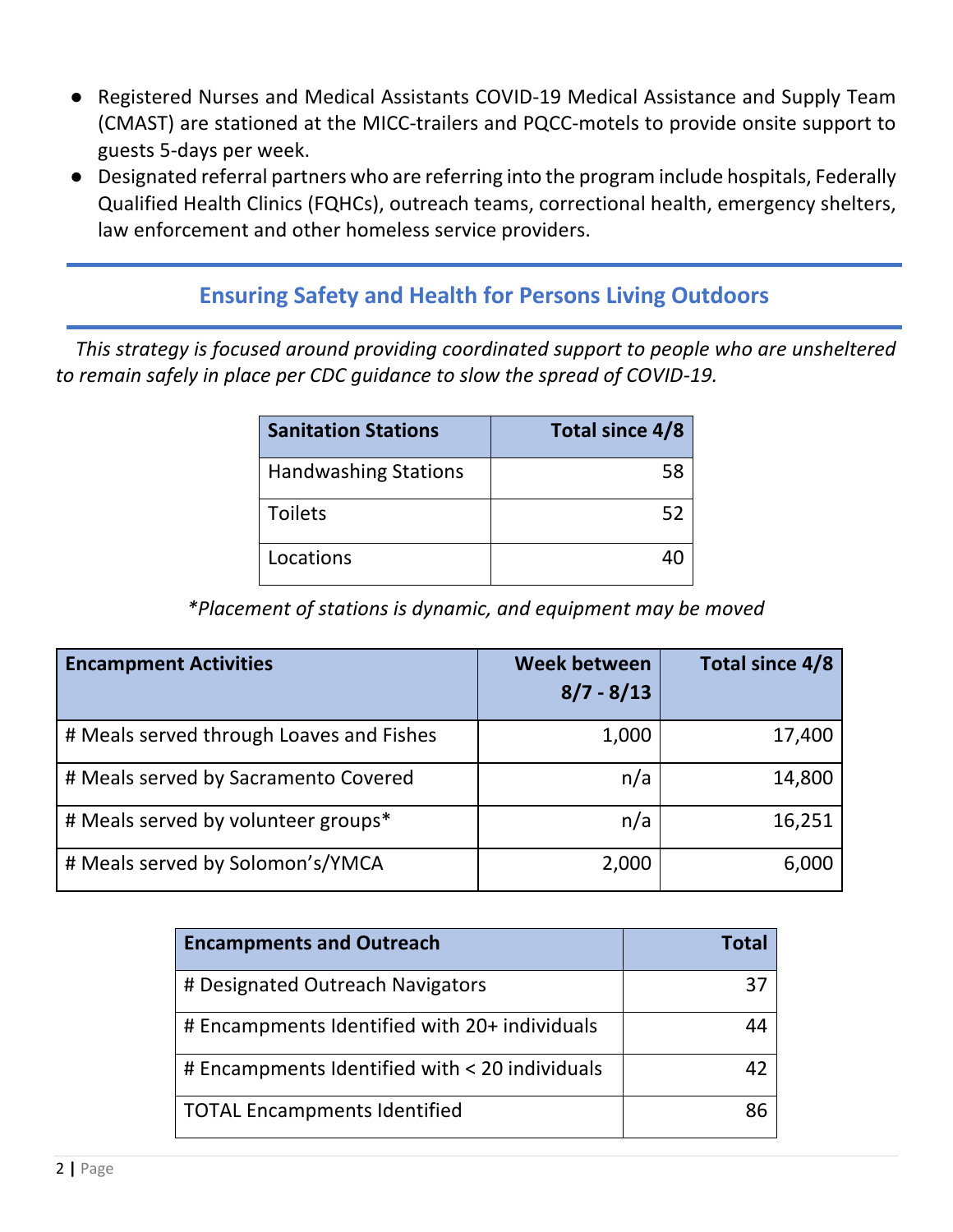- The Response Team water bottle delivery project resumed last week. 1-2 pallets of 1 gallon water bottles are being delivered to encampments throughout the County daily, Monday - Friday.
- \$114,000 in Donate4Sacramento mini-grants have been granted to 25 volunteer and service organizations to distribute meals, sanitation supplies, and survival gear, and to tend to health, transportation, and housing needs. Mini-grants were expended by June 30, 2020. Supplies will continue to be available for volunteer organizations to access and distribute.
- Medical assistance has been provided to 98 encampment areas to date by volunteer medical students from UC Davis Medical School and California Northstate University, local health care providers and a Medical Integrated Health Unit, and by the WellSpace Health Street Nursing program.
- A private provider of trash removal services provides clean-up near sanitation station locations and in areas where food is distributed. This COVID related service augments clean-up occurring by the City and County.
- Servicing of sanitation stations is included with the deployment of the stations and will continue.

# **Keeping Existing Emergency Shelters Safe and Operational**

 *This strategy ensures that existing shelters can safely remain open following CDC guidelines, moving vulnerable guests into COVID prevention care centers, and continuing to serve the general homeless populations.* 

- Masks are available to emergency shelters for distribution to shelter clients.
- Elica Health's Wellness on Wheels mobile clinic continues to visit eight congregate shelters per week to provide primary care, emergency dental services and testing for COVID-19.

# **COVID Testing**

 *County Public Health in partnership with medical partners are completing robust COVID-19 testing at shelters, encampments and isolation/quarantine care centers with the goal of being*  able to do widespread testing to ensure the health and safety of people experiencing *homelessness.*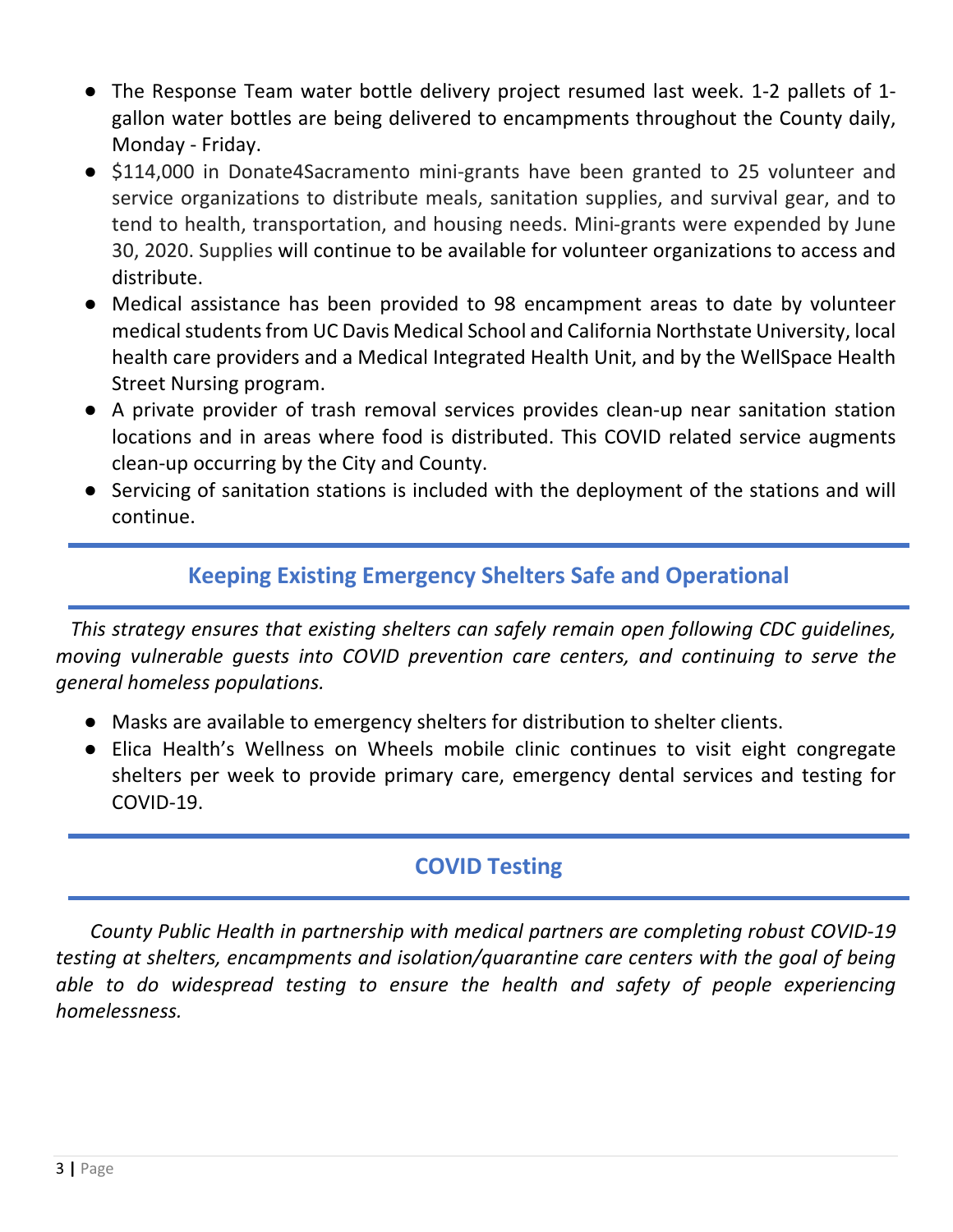| <b>Testing Locations</b>                    | <b>Lead Testing</b><br>Partner*    | # Tests<br><b>Administered</b> | <b>Positive</b><br><b>Results</b> | <b>Negative</b><br><b>Results</b> | <b>Pending</b><br><b>Tests</b> |
|---------------------------------------------|------------------------------------|--------------------------------|-----------------------------------|-----------------------------------|--------------------------------|
| <b>Shelters</b>                             | Elica Health                       | 389                            | 4                                 | 385                               | 0                              |
| Encampments                                 | Joan Viteri<br>Memorial<br>Clinic  | 117                            | $\overline{0}$                    | 117                               | $\Omega$                       |
| Isolation/Quarantine<br><b>Care Centers</b> | <b>DHS Medical</b><br><b>Staff</b> | 463                            | 3                                 | 460                               | 0                              |
| Loaves and Fishes                           | <b>DHS Medical</b><br><b>Staff</b> | 248                            | 1                                 | 247                               | 0                              |
| <b>TOTAL TESTS**</b>                        |                                    | 1,217                          | 8                                 | 1,209                             | Ω                              |

**\*Tests for specific testing locations may administered by lead testing partner or by another partner**

**\*\*The total number of tests in the August 7, 2020 Progress Report were incorrect. This report is reflective of the current and correct number of tests completed to date.**

## **Access to Housing**

The Response Team is accelerating work on strategies to maximize housing placements as persons exit Isolation/Quarantine units and is recommending several actions and strategies to transition up to 500 households into permanent housing stability over the next few months. The re-housing plan was presented to the City/County Continuum of Care Board on July 8, and was approved by the Sacramento County Board of Supervisors on July 14. It is slated to be considered by the Sacramento City Council on August 18.

The proposed redirection changes the following in the current program:

- Reduces the original number of isolation/quarantine rooms from 850 to 600, but extends the duration of the sheltering program through September. The Board of Supervisors discussed extending some facilities through the end of the year due to the current situation with COVID-19.
- The plan seeks to facilitate re-housing and brings new case management services and rehousing assistance to participants.

Re-housing at this scale is challenging and a massive undertaking but will take advantage of both the increased stability of participants now living indoors and the unprecedented local collaboration in the COVID-19 homelessness response. Additionally, Sacramento is one of eight